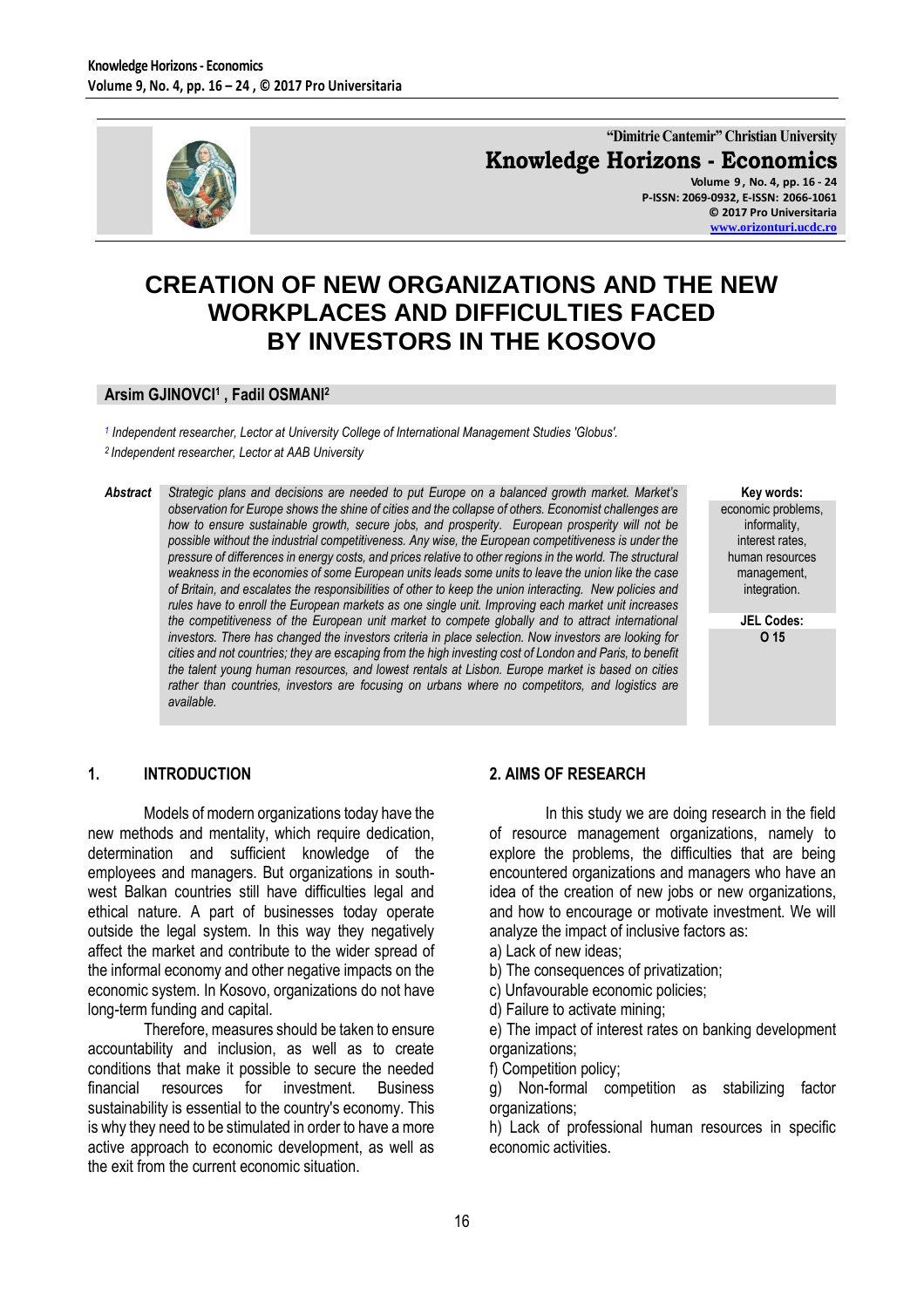Topics addressed in this study could be of particular importance to human resources who wish to make changes or analysis of the impact of factors such as interest rates, informality and motivation of human resources in organizations that operate in Kosovo market and beyond.

## **3. METHODOLOGY**

For preparation of this publication reviewed the literature on the management of organizations, as well as human resource management. The sampling is based on the following criteria:

a) Market research;

b) Research papers published by various institutions;

c) Research organizations operating in the local market and are officially registered businesses.

An analysis of the documents, the published data, databases, reports and surveys of participants were analyzed in detail, to create a clear idea about research topics.

#### **4. THE DIFFICULTIES FACED BY MANAGERS**

#### **4.1 The lack of new ideas**

Lack of ideas is one of the problems that are affecting new investments. Usually investors, who have ideas for investments, invest in economic activities that previously open one such business. For this reason the majority of investments are similar because there is no idea how to invest better, or where to invest and be successful. There are as well other barriers to foreign investors. The idea is not only to become investors and such invitations. Investors should be encouraged to increase their investment and expand businesses; this will bring new investors that affect sustainable economic growth. "Investors need help, it is not enough that they bring capital here. They need support from; the fort state law, the solutions to every problem you have, and to solve specific problems fairly and quickly by the Kosovo judiciary. Therefore, they should be supported and to create conditions even better for the continuation of their activities.

# **4.2 Privatisation of organizations**

Privatization began in 2002 where many countries have already completed this process. From 2002 until today about 587 enterprises were privatized, some of them proved to be successful, but there are those, which have not given the expected results. Economic experts and business representatives in Kosovo estimate that privatized enterprises are constantly faced with an unfavourable business

environment. Privatization in Kosovo lacks results due to investment from abroad. I cannot call unsuccessful, as some organizations have moved and passed in the private sector, there have investments. Also it increased the number of employees in these organizations, increasing efficiency and the effect observed in the economy now, but some organizations have privatized after their failures and they are scarce. Therefore, just for this it is estimated that the overall results of privatization are much smaller than expected results, and in some countries the transition privatization is considered a failure, such as the spin off-eve special (Privatization Agency of Kosovo, 2012) .

It is known that the state is not a good entrepreneur, and on the other hand, if privatization is the purpose of the activity, obtaining information about the economic situation of the organization, need to be clear and contain at least the following elements as:

a) What is the profit which has so far been implemented in the organization?

b) What efforts have been made in the implementation of specific measures to realize a better performance in this sector?

c) What will be the public interest if it can achieve privatization?

d) What will be the obligations of the customer organizations?

e) If the new owners do not comply with the contract conditions which will be sanctions;

f) Shall apply sanctions really.

Based on these data, citizens need to be clear about who is winning the current organization, and what is the gain if the disposal of the organization, a gain that can be achieved by using an example of simplified as profit sales equals ten year profit that could be achieved by collecting taxes or dissidence. It should take into account the hidden elements used for the customer and whether the customer will be able to travel a part of the price paid for the users of products and services. Privatization policies of public organizations must be open and transparent. But in these countries, this process continues to be almost entirely closed to the public. Therefore, there are many factors that could lead to public organizations sold for an amount less than the value they provide in economic reality, such as:

- Corruption.
- Non-functioning of the law.
- Conflict of interest in privatization.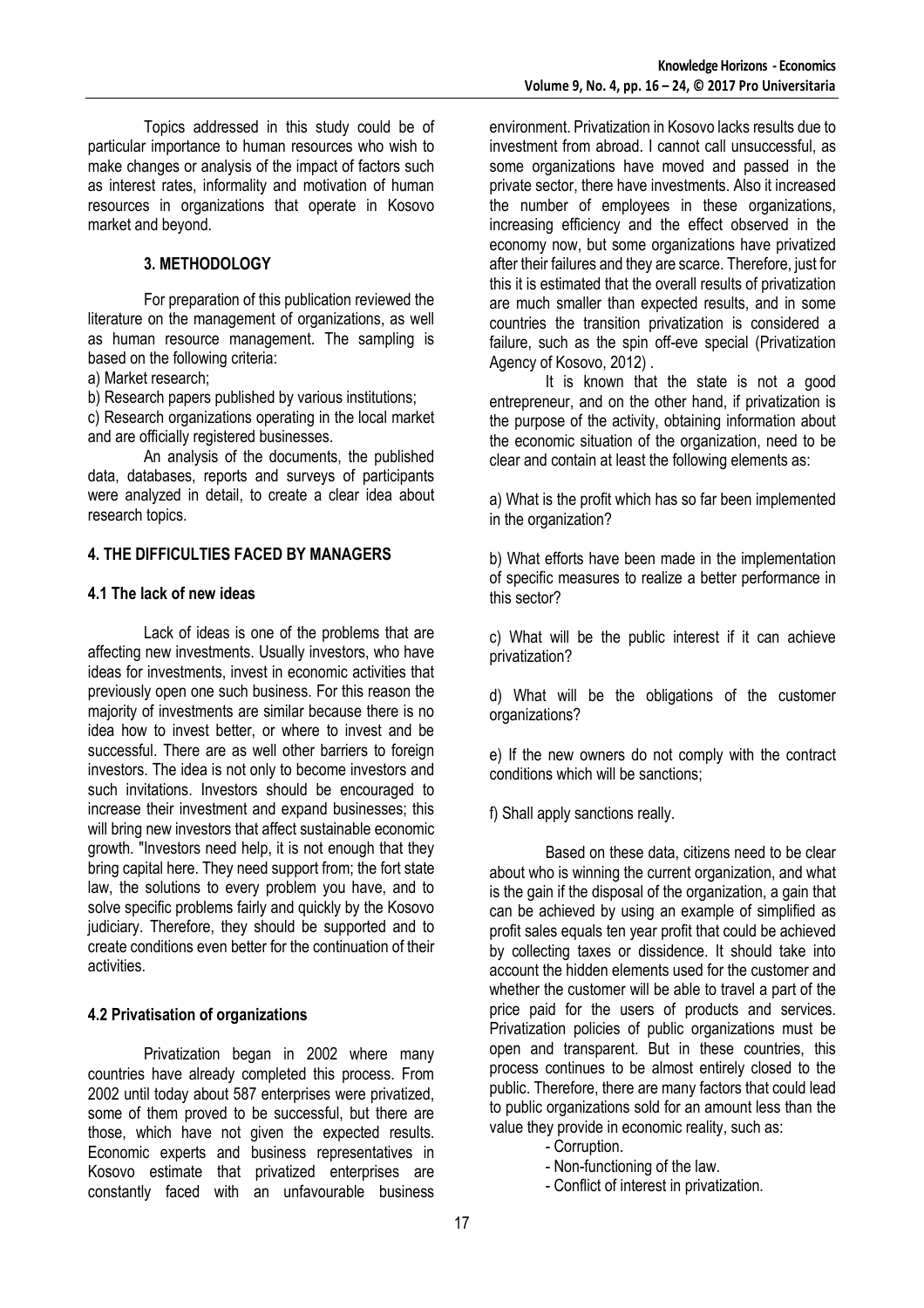- Interests group, or clan, and
- The global financial crisis.

# **4.3 Failure to activate mining**

Before '90 metallurgy numbered about 25 thousand employees, now numbering about 1340 Albanian workers, while the other 1,000 workers are working on the Serb community and the enterprise sectors located in the northern part of Mitrovica. Those limit the employment perspective and lack of negative effect on the economy. Reducing the negative impact barrel in purchasing;

a) The country's economy and

b) On small and medium enterprises.

### **4.4 Adverse economic policies**

Set of rules and regulations of the government to control or stimulate aggregate indicators of an economy's macroeconomic policy framework. Indicators as to include national income, money supply, inflation, unemployment, growth rates, interest rates and much more. In short, policies tailored to meet the goals of macro. Two key regulators macroeconomic policies;

- Fiscal policy and

- Monetary policy.

Fiscal policy; Macroeconomic policy is where the government makes changes in government spending or taxes to stimulate investment growth. Local and international reports show that in recent years the Government has increased government spending and reduced capital investment. For the moment fiscal policies are oriented to the creation of the budget through the collection of taxes and customs it is negatively affecting stimulating local production and indirectly in starting a business / new work places.

Monetary policy; It has to do with changes in the money supply or change the parameters that affect the supply of money in the economy.

# **4.5 The impact of interest rates on banking development organizations**

Research Institute study advancement (GAP, 2013) shows that credit standards remain high and yet no steps to get a better situation are taken. Banks find it difficult to operate the business and political environments that do not respect the laws and the courts do not do their job. High profits of the banking sector are based mainly on high interest rates on loans. A characteristic of banking services in Kosovo is that the banks charge fees for their users many services offered for free elsewhere.

But, how can we overcome this situation? It is believed that increased competition in the financial system of Kosovo would have resulted in lower interest rates, which affect the growth of new investment interests in all areas of business.

The development of the banking sector from 2000-2010 was associated with the establishment of new banks, expansion of the products offered, as well as expansion of geographical space to cover the whole country. Although an attempt to continue the operator's bank to provide a broad base of customers in the context of growing competition was recorded, this situation had no significant effects on the reduction of interest rates on loans and bridging the gap between rates interest on loans and deposits which is higher (Kosovo Competition Authority, 2011, p. 20). In general, the banking system in Kosovo is developing very fast. This sector has been steadily growing in value of assets and the level of bank deposits has risen higher than the region. The banking sector is characterized by a large presence of financial capital, which has contributed to the advancement of the financial system by bringing more advanced financial practices in managing bank operations. Despite the rapid development of the banking system in Kosovo, interest rates have remained quite high, especially for the long-term investment needs that they are among the highest in the regions. These high interest rates lead directly to higher costs for businesses and affect competition in the domestic market and abroad.

Increasing numbers of banks and financial market development in Kosovo are intended to lead to an increased level of competition, but it has not happened so far (Kosovo Competition Authority, 2011). Interest rates on loans increased as a result of growing demand for loans. High interest rates continue to be an obstacle to business activities in Kosovo. Reduction of bank interest rates will positively affect the economy of Kosovo; will have a direct impact on the creation of new businesses and developing existing ones. Also, increased competition through the licensing of new banks and to take concrete measures is expected to reduce the negative impact interest.

# **4.6 Competition Policy**

Competition is an economic phenomenon, which manifests itself in a free market economy. Kosovo as the newest state in the world and in Europe the southwest; can be considered as the last country that is applying the principles of free market economy, after major changes in the political system. The processes are complex. The presence of high level of risk for business, unfair competition, and informal market in which some organizations operate are generating instability of the economy, businesses and organizations (Gjinovci,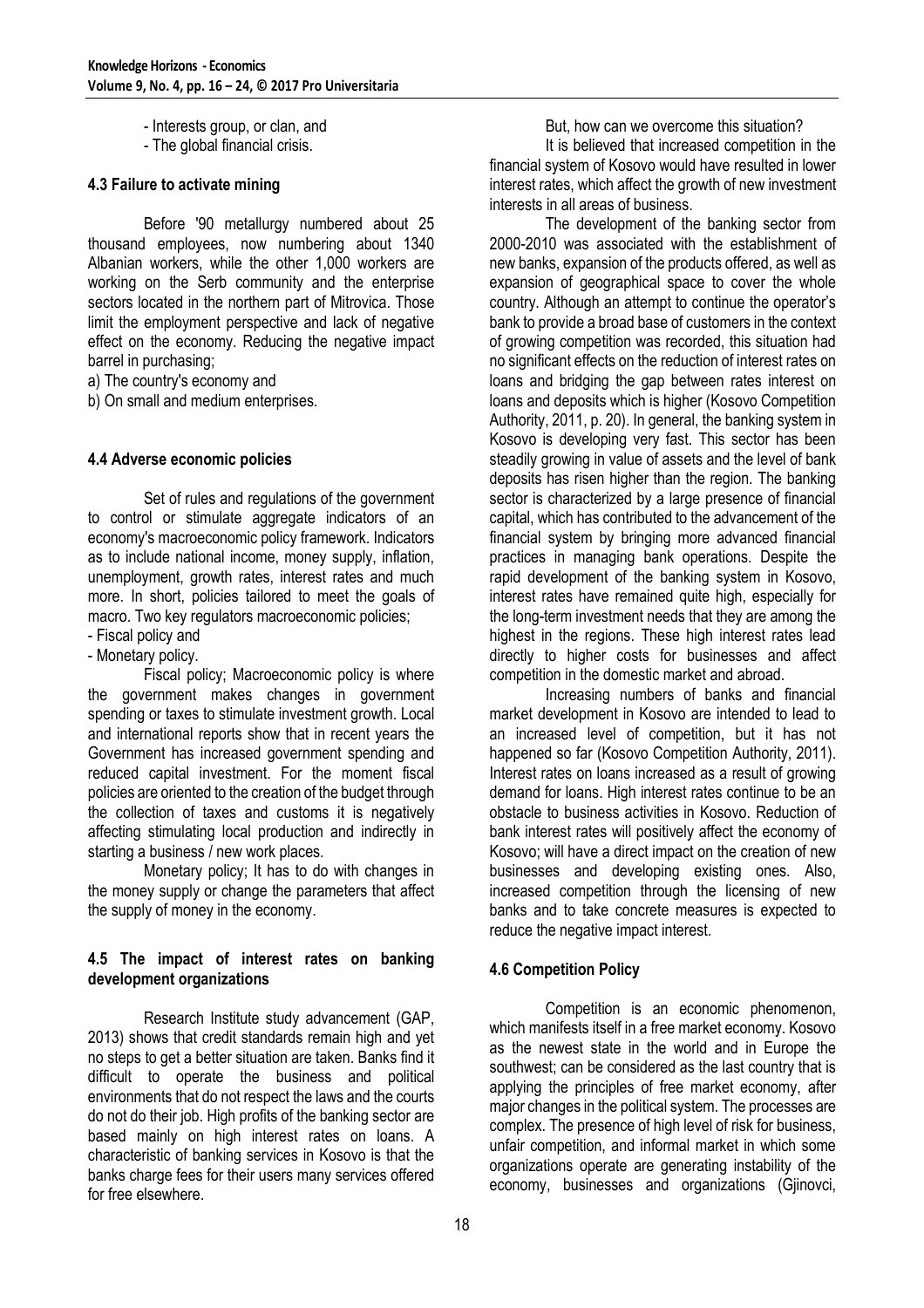2014). In general, it is difficult to consider any real competition from businesses in Kosovo. Most organizations that operate in this market are still in an early stage of their development. Opportunities for faster development are limited as a result of the economic policies implemented. The market faces some tough competition especially in the food industry and construction by the countries of the region: Serbia, Macedonia, Bosnia and Herzegovina, etc. As a result of the lack of administrative institutions and creating segments international for a long time products imported from these countries had tax and customs facilities. They have had a direct impact on local organizations which already face many economic problems and noneconomic. For this reason, a number of problems consist of poorly competitive activities, loss of power when considering exporting organizations in Kosovo. Current tax policy is in favour of domestic products.

## **Non-formal competition as a negative factor for stabilize organizations**

The phenomenon of the informal economy characterized by all countries, and it has been present at all times. Today it is found in more developed countries, but in these places it is always under control and not to endanger the normal economic movements. The informal economy is defined as the illegal economy, informal and parallel to the black market (Komoni, 2008). Among the key factors that influence the decision to enter the gray area of business are:

- Slow functioning justice system and law enforcement mechanisms;

- Weak level of administrative control in terms of economic liberalization;

- Tax burdens, macroeconomic instability and destruction of the payments system.

To understand the economy it is necessary to study its two parts, both formal and informal. The need for the study of unregistered economic activities mainly stems from a precondition for effective implementation of the macroeconomic policy of the state (Suceska, M., 2006).

Forms of informal economy vary a bit from country to country. It appears in various forms and in almost all areas of economic activity:

a) Import and export of illegal goods.

b) Cash Flow outside payment services. This is typical for many countries the use of cash for the business. This form is quite common in the Balkans, and it seems that for a long time will not be replaced. Doing business in cash is easy especially after the loss of confidence in the banking and legal systems. Therefore, consumers and service providers prefer the form of cash. This phenomenon has a significant impact on the growth of the informal economy.

c) Smuggling of various goods in the domestic market. Such action is quite easy given the extent of the territory and the problems faced by neighbouring countries.

d) Evasion from payment of taxes and fees, tax evasion and tax fraud system. The period of economic transition, war, conflict, suffering, resulting in uncertainty and distrust in state aid.

e) Misuse of official, public or commercial. The lack of a long period of economic growth, lack of prospects, and lack of personal ethics has created conditions for abuse of official position or business.

Illegal economy has many negative impacts on the economy and society. Some consequences are unpredictable. A partial list of effects is:

- Creation of unfair competition,
- Erosion of morality in business,
- Creation of a false declaration of real income and
- Negative impact on legal businesses.

Business models today are oriented towards new knowledge; this is why more and more businesses are considering the resources and human potential, which requires a new approach, a new model of thinking and a new structure. So, a new way to approach certain issues are needed, businesses are required to place the individual in the first place. Unemployment is an obstacle to business. In most countries of the world human capital is considered as the most important factor for economic growth, innovation and investment. The quality and flexibility of the workforce is a major factor affecting investment decisions of foreign investors. Kosovo faces high unemployment rate and in some cases lack the appropriate qualifications. The main challenge for the country's economy continues to be unemployment, which directly affects the development of real businesses. Based on the current trend of economic growth and generating new jobs in the economy of Kosovo it can be considered that the unemployment rate is not expected to decrease significantly in the medium term (CBK, 2010). Based on data from the Statistical Office of the Republic of Kosovo (ESK 2010), Kosovo's unemployment rate exceeds 45%. According to data published by SOK (2014), the unemployment rate is 36.9% in total, while in 2015 unemployment was 32.9% (Kosovo Agency of Statistics, 2015).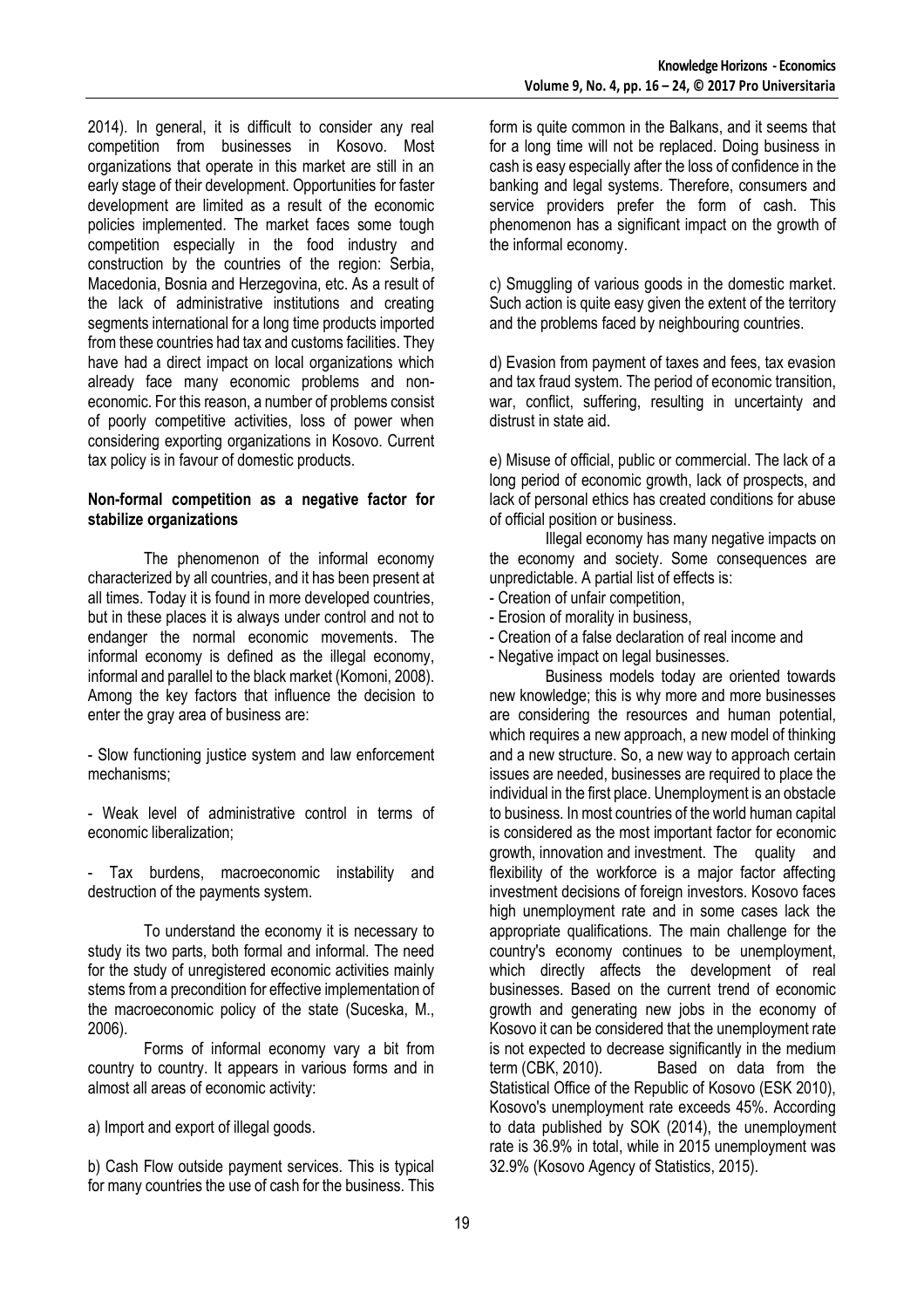



Such high unemployment affects the purchasing power and thus create new business ideas and new places to work.

## **4.7 The role of managerial constraints and corruption**

A theoretical and empirical study, on this phenomenon shows that a favourable condition for the existence of corruption exists when a public resource is brought under the control of a person or a group of administrative public employees (Corruption AL, 2005). Business independence and corruption are some of the weakest political dimensions of the Southeast European countries. While there are laws and institutions against corruption, little has been done to their implementation and enforcement; it has been indirectly influenced by factors (Transparency International, 2012). The experience of developed countries shows that high levels of corruption undermine the movement of capital, the level of investment, economic growth, etc. By all indications, corruption is a serious problem in Eastern European countries including some European Union countries (anti-corruption report of the EU, 2014).

Countries in the region, including Kosovo, are committed to:

 Approve international instruments against corruption,

- Strengthening of national legislation,
- Promotion of business integrity,
- To create a more vibrant civil society in the fight against corruption.

Despite the measures taken and fit so far, the results have been limited to preventing or minimizing the obstacles created by the administrators appointed in the local institutions and regional, including some European Union countries, which directly affect the loss of investments or investors. Shaipi, K. (2008) underwent a study to assess, among other aspects, the difference between perceived and encountered corruption. When poses a direct question: '? Have you ever offered bribes institutional officials "most businesses do not have the courage to respond and level of sincerity in their answers to question? Some 52% of respondents refused to answer this question, which leads one to believe that they are not being quite honest in their answers. the reason behind such a claim it is that if the respondents, in fact, have never offered a bribe, they will not hesitate to respond, as a negative response does not will damage their reputation. Through this argument, it can be concluded that the percentage of respondents who offer bribes to public officials should be represented as a total percentage of those who confirm they offered bribes (over 14%) and those refusing to answer the question. If the two percentages are added together, we get an alarming 66% of the interviewed businesses that have offered bribes in the past.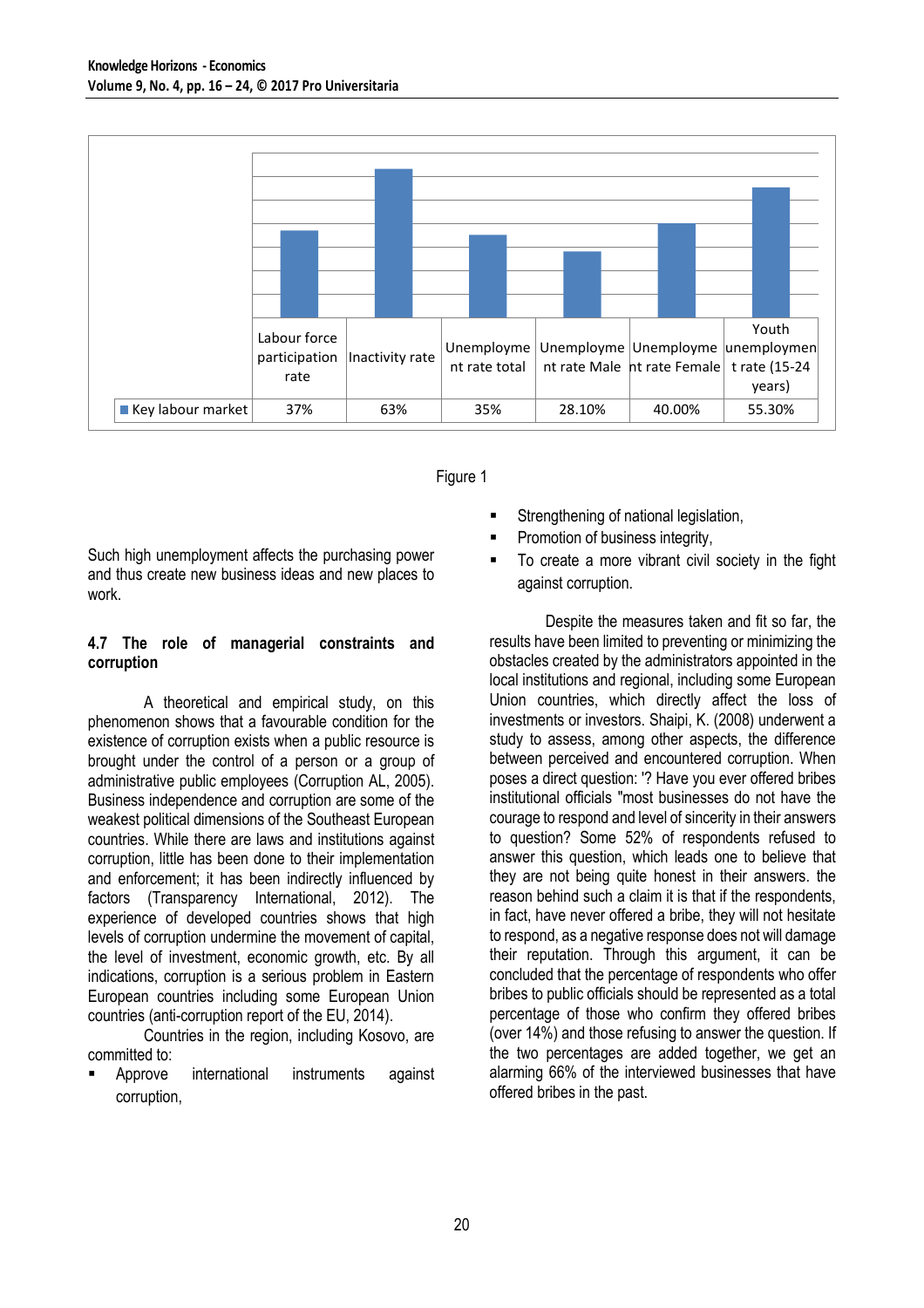

Figure 2 – Experience of providing bribes

This phenomenon occurs frequently and is common in countries that have problems with the rule of law that characterize the administration of the Eastern European countries in particular. Corruption is present and quite addictive, especially for countries that go through periods of transition; these countries are usually characterized as ineffective in combating this phenomenon, which has a direct impact on business and beyond.

### **4.8 Lack of professionals in specific economic activities**

For an advanced economy, state policies should be directed at building professional human resources. These people will be able to compete without any problems in the labour market, especially in the requirements of foreign companies, but also local ones that could be competitive in the global market. Which addresses the question of the respondents was: How supporting the advancement of personnel under training, education and occupation in your organization? Based on interviews conducted with employees of public organizations such as the Post of Kosovo (PT) and Post Telecom of Kosovo (PTK), we note that 90% of employees surveyed believe that their organization does not support advancement on the basis of professional training, based and experience or education. These organizations, as well as other organizations do not distinguish between Bachelor, Faculty, Master and PhD graduates salary (Gjinovci, 20 Therefore, why not make it a realizable dream to work in organizations that operate in Kosovo. The strategy will be to determine the

new generations to be oriented towards those professions for which the market needs the most. For important labour market professional companies are also paying more. Lack of experts assigned profiles is undermining local production be more competitive. In recent years the number of professions and desire to study has increased greatly. But still, some professions and objects are still missing in the region. For this reason, organizations of food should take positive measures to favour and support professionals in their organization. In particular, this applies to organizations involved in the production of biscuits, milk, chocolate, etc. Studies carried out in some large commercial organizations operating in the local market; Viva, viva Super, Inetex, ETC, etc. Although the Slovenian dairy products should be more expensive due to high costs, such as labour force, distance, other operating expenses. Make these products attractive will be the result of investments in improving their quality. But to achieve this, organizations need to hire productive professional human resources. Therefore organizations should consider concrete progress in human resources through: Hiring professionals outside (external site), which in some cases is quite expensive, and human resources support specialized education, even when they are quite costly.

How to encourage or motivate investors?

Some countries in the region have improved the business environment, regardless of the southwestern region of the Balkans as a whole suffers from a negative image for the support of business and foreign investment. Developing marketing skills and learning how to promote the region as an attractive destination for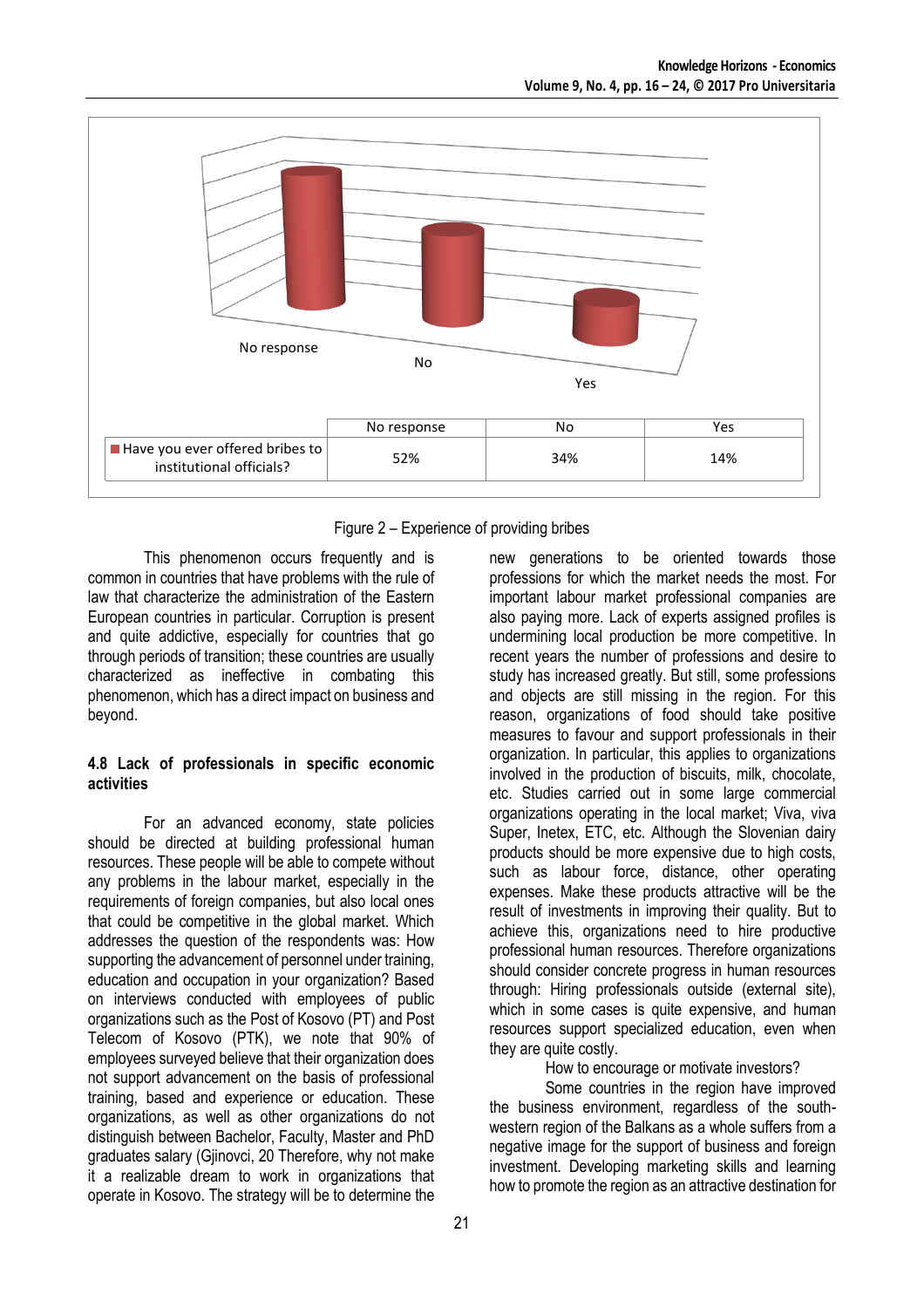foreign investment will be a priority in the future. But so far, there were no significant changes in relation to the promotion and motivation of serious investors and or ideas. A challenge that characterizes the region, including Kosovo, is the protection of investments. But the risk of investment in the country and in south-western Bangladesh is very high. Most of the investments are investments in individual businesses. The financial advisors, also lacking in the service business, as well as specialized offices to advise and make recommendations for decisions relating to the operations

of banks and financial markets (Civici, 2009). According to the World Bank report (2011), doing business objects to put in place 117 Kosovo, Albania on 82, while Bosnia and Herzegovina in place 125. The problems that discourage businesses include: electricity, registering property, investment protection, enforcing contracts, getting credit, etc. While, according to the World Bank report (2013), doing business Kosovo positioned in 98th place. In the 2014 report, Kosovo is ranked 86 th, 2015, it ranked 75 in the country, while in 2016, it ranked in 66th place (World Bank, 2015).

| <b>Years</b> | <b>Place</b> |         |                              |            |
|--------------|--------------|---------|------------------------------|------------|
|              | Kosovo       | Albania | <b>Bosnia</b><br>Herzegovina | Montenegro |
| 2011         | 117          | 82      | 125                          |            |
| 2012         | 117          | 77      | 127                          |            |
| 2013         | 98           | 85      | 126                          |            |
| 2014         | 86           | 90      | 131                          | 44         |
| 2015         | 75           | 97      |                              |            |
| 2016         | 66           | 97      | 79                           | 12         |

Figure 3 – The rapport of doing business in some states in Balkan region and in Kosovo

As far as institutional support for businesses, Kosovo is far behind countries in the region.

Almost all countries have taken concrete steps to facilitate administrative procedures for business registration procedures. Procedures referred importer processing machinery and production has been simplified. Businesses in Kosovo are still at the stage of the inability of coping with challenges, especially with increased competition in regional markets, limited manufacturing capacity, low quality products and services, there are professional managers.

# **CONCLUSIONS**

Businesses face a lack of cooperation and joint investments with local and international partners due to factors such as:

- Legal barriers;
- Lack of political and economic stability;
- Despite laws guaranteeing the protection of
- **nd** investments.

By lowering interest rates the banks will contribute positively to the economy of Kosovo will have a direct impact on the creation of new businesses and developing existing ones? Financial sector reform and the creation of financial markets are needed. Transformations required fundamental changes in tax policy since the current tax policies do not favour domestic production, and discourages the development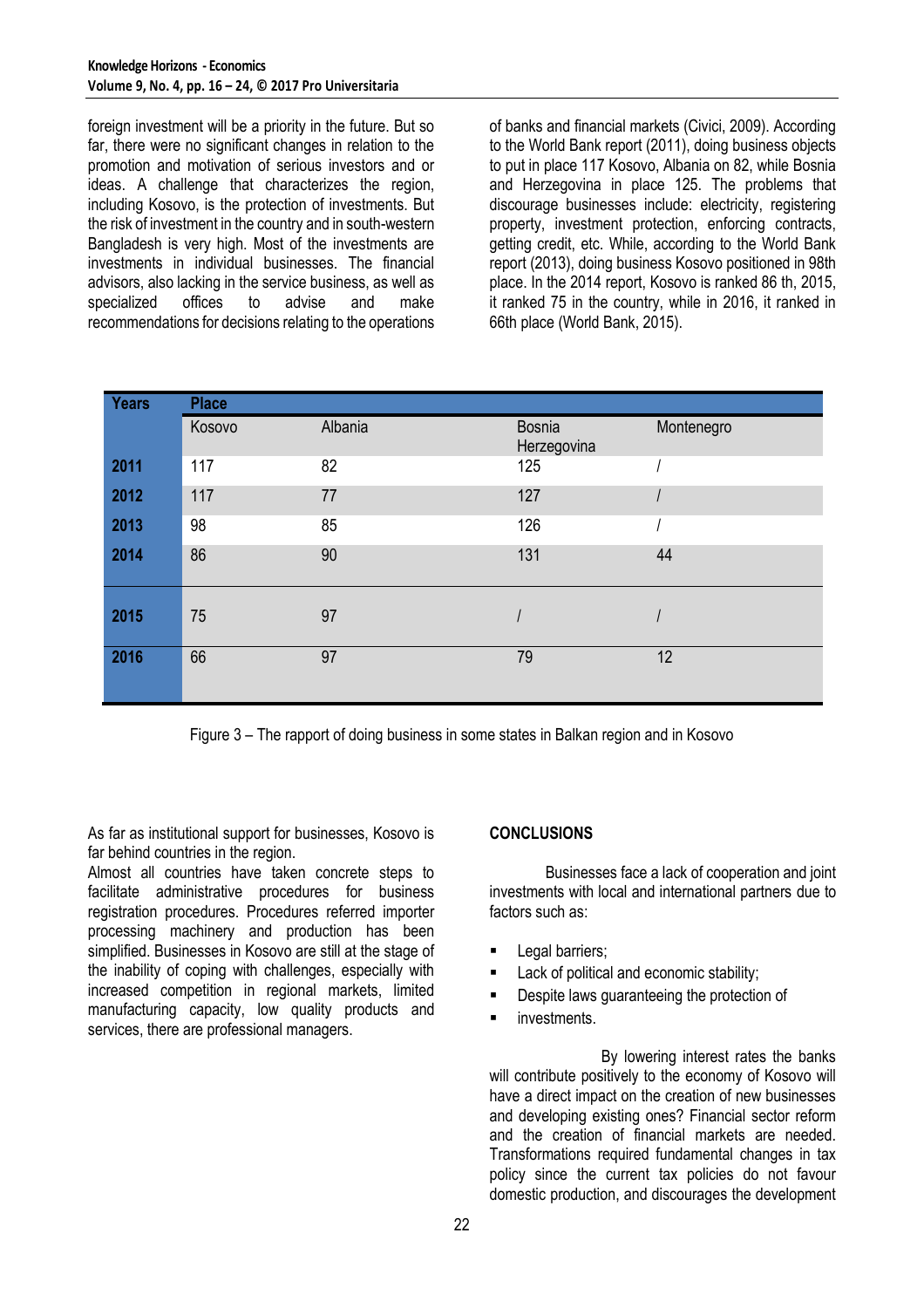of manufacturing businesses in Kosovo. Higher interest rates adopted by the management of the banks are justified by high-risk loans and low efficiency of the judicial system. Therefore it must take concrete steps to strengthen the judicial system (increasing the performance of the system). Most of the investments are individual businesses and when faced with certain financial problems that they remain at the mercy of the market. Institutions must support businesses in generalization. Implementation the independent programs to combat the economic crime. Economic crime is a syndrome of some European countries, including some EU countries. This has to do with the reduction of customs duties on capital investment and reproductive material from 10% to 0%, and reducing the rate of VAT on imports of capital equipment. Extension of the tax system, that would affect the growing number of taxpayers and certain tax deductions. Independence and advancement of the administration and to increase the accountability of administrative officers overlooked indirect impacts. Employment in public administration is based on certain criteria, taking account of vocational training and human resources experience. In many cases the process of recruiting candidates met the criteria specified human resources. Public administration reform is not just the government, but it is also the responsibility of civil society, including business. The restructuring of the energy sector and privatization of distribution support as a measure to overcome the energy crisis during which indirectly affect the cost of setting up businesses. The investment promotion, support businesses in improving competitiveness through productivity growth or improvement. Kosovo border points should be covered properly in order to prevent the introduction of higher excise items through illegal routes as from the border with Serbia. Also, cleaning products from Serbia to become only the "Merdare' crossing point. Bilateral and multilateral agreements and to respect the agreements signed. Obstructing any interference directly or indirectly in the justice system without ignoring international institutions. Minimization of smuggling which is increasing due to the limitations and implications for institutions that will be called in the name of creation and the legal system UNs Economic development.

# **REFERENCES**

Civici, A. (2009), "The financial or global crisis". European University of Tirana, Albania. UET Press.

Corruption in Albania (2005), Corruption in Albania, and experience. Retrieved from [http://www.vanderbilt.edu/lapop/albania/CorruptionSum](http://www.vanderbilt.edu/lapop/albania/CorruptionSummaryFindings.pdf) [maryFindings.pdf.](http://www.vanderbilt.edu/lapop/albania/CorruptionSummaryFindings.pdf)

EU anti-corruption report (2014). Report from the commission to the council and the European Parliament, Brussels, 3.2.2014 COM (2014)38 final.

Gjinovci, A. (2014). Informal Economy and Ethics in Management of HR and Business in

Kosovo. The Role of Informal economy, corruption, tax evasion and ethics in management of human resource and business. Saarbrücken: Lambert Academic Publishing.

Gjinovci, A. (2013). The trends in managing the human resource: Case study public organizations operating in the market. International scientific conference Management the economic resources in function of development the country in transicion (pp. 52-53). Publisher: University College "Pjeter Budi", Institute for Studies in Prishtina.

Gjinovci, A., (2015), "Economic transformation and the role of privatization, corruption, the informal economy and tax evasion in Economy". The experience of developing countries in southeast Europe. LAP, Lambert Academic Publishing, Deutschland, Germany.

GJINOVCI, A. (2017), "THE ECONOMIC CRIME: The description of the factors with negative impact on the country's economy". LAP, Lambert Academic Publishing, Deutschland, Germany

Institute for advanced studies (2013). GAP institute . Retrieved from;

 [http://www.institutigap.org/publications,](http://www.institutigap.org/publications) Pristine, pp 8-11.

Kadriu, S. (2002). Public finances with special focus in Kosovo. Publisher: University of Prishtina, Press.

Komoni, S. (2008). Public finances. Publisher: University of Prishtina Press, RKS Kosovo, Prishtinë.

Kosovo agency of statistic (2014). Retrieved from [http://ask.rks-gov.net/.](http://ask.rks-gov.net/)

Kosovo agency of statistic (2015). Retrieved from; http://ask.rks-gov.net/.

Kosovo Central Bank (2009). Years report. Retrieved from [http://www.bqk-kos.org/.](http://www.bqk-kos.org/)

Kosovo Central Bank (2008). Years report. Retrieved from [http://www.bqk-kos.org/.](http://www.bqk-kos.org/)

Kosovo Central Bank (2007). Years report. Retrieved from [http://www.bqk-kos.org/.](http://www.bqk-kos.org/)

Kosovo Competition Authority, (2011). Analysis of Monitoring the competition in the Banking Sector of